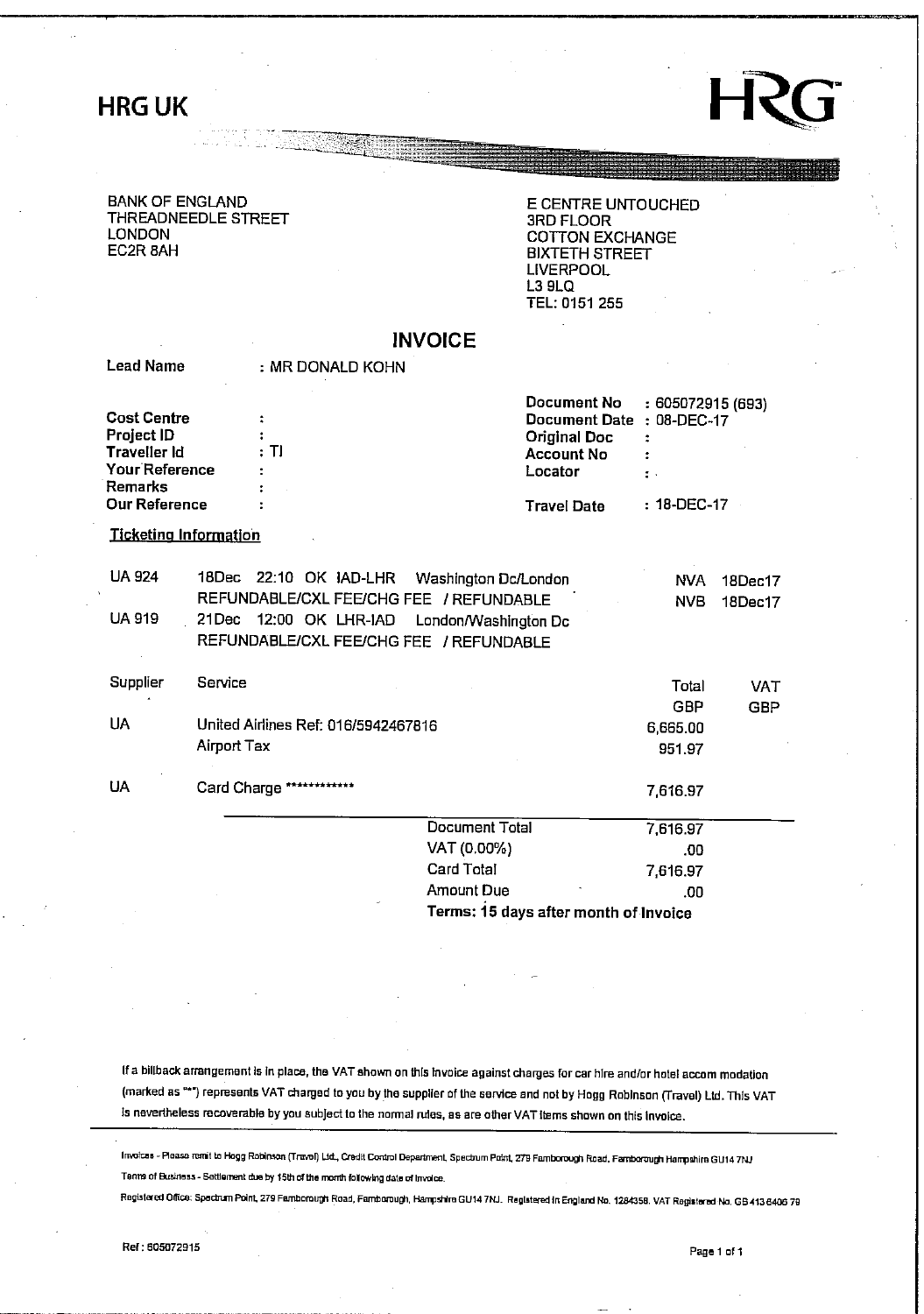|                                     | CARD SALE VOUCHER<br>CUSTOMER COPY                        |                               |        |
|-------------------------------------|-----------------------------------------------------------|-------------------------------|--------|
|                                     | 21.42.14.0436<br>TERNITAL JSER-TRAV                       |                               |        |
|                                     | fiif                                                      | Room No.:                     |        |
|                                     |                                                           | Arrival<br>: 19/12/17         |        |
| Mr Donald Lewis Kohn                |                                                           | Departure: 21/12/17           |        |
|                                     |                                                           | Voucher                       |        |
|                                     | <b>BERGHIST TO A MARABARANE</b> T<br><b>*************</b> | Crs No                        |        |
|                                     | ЦĻ.                                                       | Conf No                       |        |
| VAT/ID No                           | ная почвету<br>6H <sub>2</sub>                            | Cashier                       |        |
| Trade Name:                         | VISA                                                      | Pag. No. : 1 of 1             |        |
| AR No.                              | PULL INITAL                                               | $\therefore$ 21/12/17<br>Date |        |
| <b>Guest</b><br>: Donald Lewis Kohn | 681-19.60                                                 |                               |        |
| Invoice No<br>$\mathcal{L}^{\pi}$   | D FUM                                                     |                               |        |
| Date<br>Description                 | PART REDLE MY BECOME HERE THE<br>NHR HEATH IN SECTION     | Charges                       | Credit |
| 20/12/17<br>Minibar                 | PIN VERTFIED                                              | 10.50                         |        |
| 21/12/17<br>O/L Visa                | PILASE RETAIL THIS GECETPI FOR YOUR<br>KritHHS.           |                               | 10,50  |
|                                     | $\mathbb{S}(\mathbb{R})$ =                                | 10.50                         | 10.50  |
|                                     | . ANTAIL CODE $\,$ $\,$ $\,$                              | <b>GBP</b>                    | 0.00   |
|                                     |                                                           |                               |        |

 $. @$  VAT 20%

 $V + i \leq v \frac{1}{2}$ 

GBP<br>GBP

8.75<br>1.75

J.

Guest Signature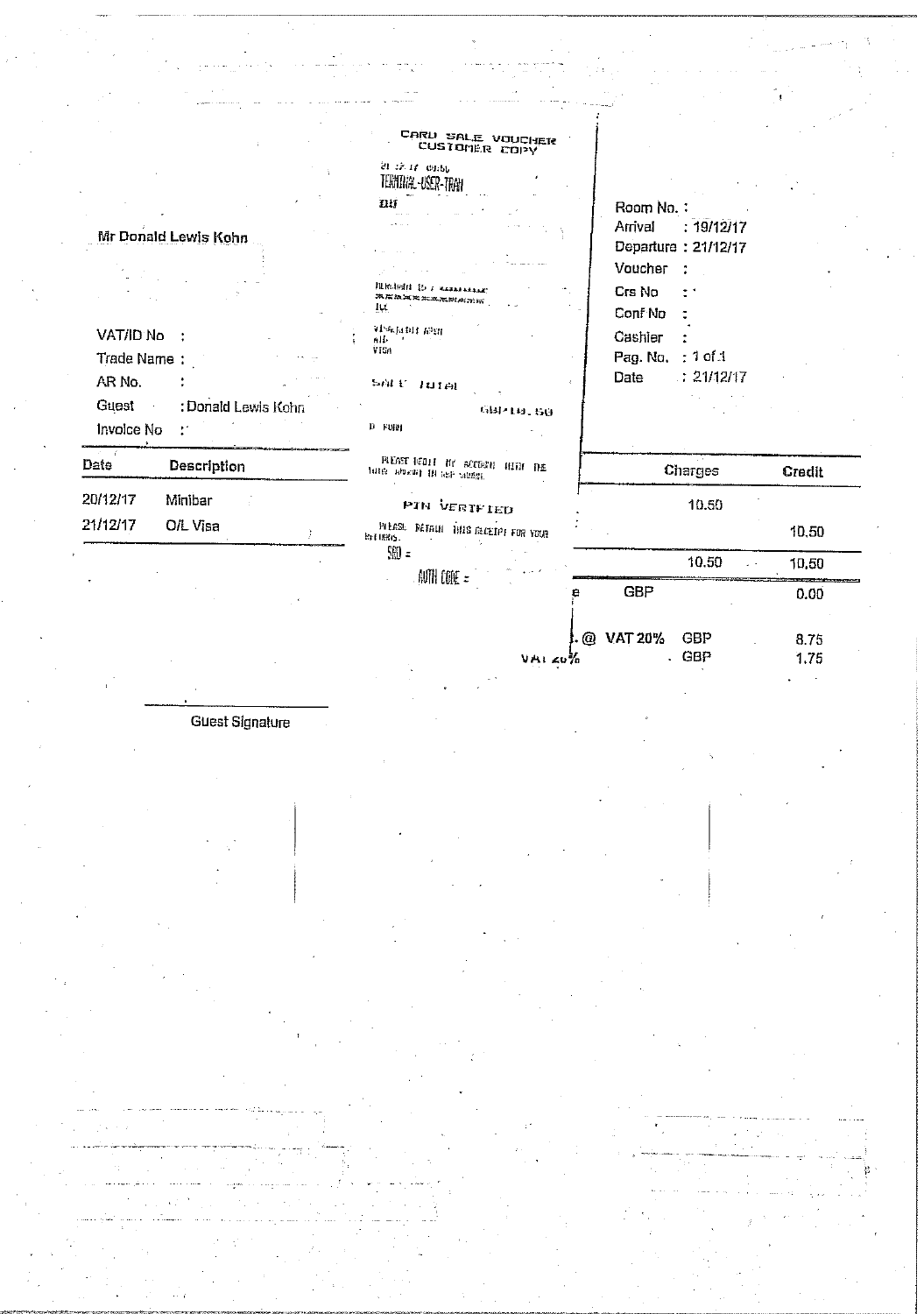## **Ticket Receipt**

**14 December 2017,13:15** 

**Knowledge, Experience, Capability.** 

**HRGGB** 

**Phone: 0203 461 Email: travel.services@bankofengland.co.uk Office Hours: 0900-1730 HRG Emergency Service: 44 (0)1252 881 010** 

|--|--|

**date of issue.** 

D **HRG Trip Reference: Traveller(s): KOHN/DONALDMR Frequent Flyer Cards:** 

and an

| $E$ 382-40 |  |  |  |  |
|------------|--|--|--|--|
|------------|--|--|--|--|

**Service** 

and the control

#### **Important Information**

and the sec-

**United States IS A MEDIUM RISK DESTINATION EMAIL SENT TO TRAVELLER** 

#### **For all travel to the USA for non-US passport holders the following regulations apply:**

**If your passport has been issued by a country not in the Visa Waiver Program you will require a valid US Visa.** 

**if your passport has been issued by a country in the Visa Waiver Program you will be eligible for entry into the USA without a visa if the following conditions are strictly adhered to:** 

**Travellers entering or transiting the USA must hold a passport containing an integrated chip and display the universal epassport symbol on the front cover.** 

**Travellers to the USA should apply for an ESTA (Electronic System for Travel Authorisation) by visiting https://esta.cbp.dhs.gov/ for more information. This is now a mandatory requirement and it is vital that this process is completed at least 72hrs in advance of your confirmed travel date to the US. ' Please note that it is possible to apply for an ESTA at any time, regardless of whether you have travel booked to the US or not, if you anticipate a need to travel to the US in the near future. Once obtained, an ESTA is valid for 2 years from** 

**This email has been generated by an electronic process and replies will not be actioned.** 

**PLEASE CHECK THE FOLLOWING CAREFULLY TO ENSURE ALL DETAILS ARE CORRECT** 

Electronic Ticket Reservation. This itinerary is required for travel.

**A valid passport (and visa if required) is required for all international flights** 

| ---<br>$+$<br>       |                                  | <b>Itinerary Summary</b>         |                                    |                 |                            |
|----------------------|----------------------------------|----------------------------------|------------------------------------|-----------------|----------------------------|
|                      | Date / Times                     | Supplier                         | From-To / Location                 | Service         | Status.<br>Reference       |
|                      | 18 Dec 17<br>$22:10 - 10:15 + 1$ | UA 924<br><b>United Airlines</b> | Washington (IAD) -<br>London (LHR) | <b>Business</b> | confirmed<br><b>BO9OL8</b> |
| ببليط                | 19 Dec 17-<br>Dec 17<br>21.      |                                  | London,                            |                 | <b>Hirmer</b>              |
| $\blacktriangledown$ | 21 Dec 17<br>12:00 - 15:30       | UA 919<br><b>United Airlines</b> | London (LHR) -<br>Washington (IAD) | <b>Business</b> | confirmed<br>BQ9QL8        |

**1 / 3**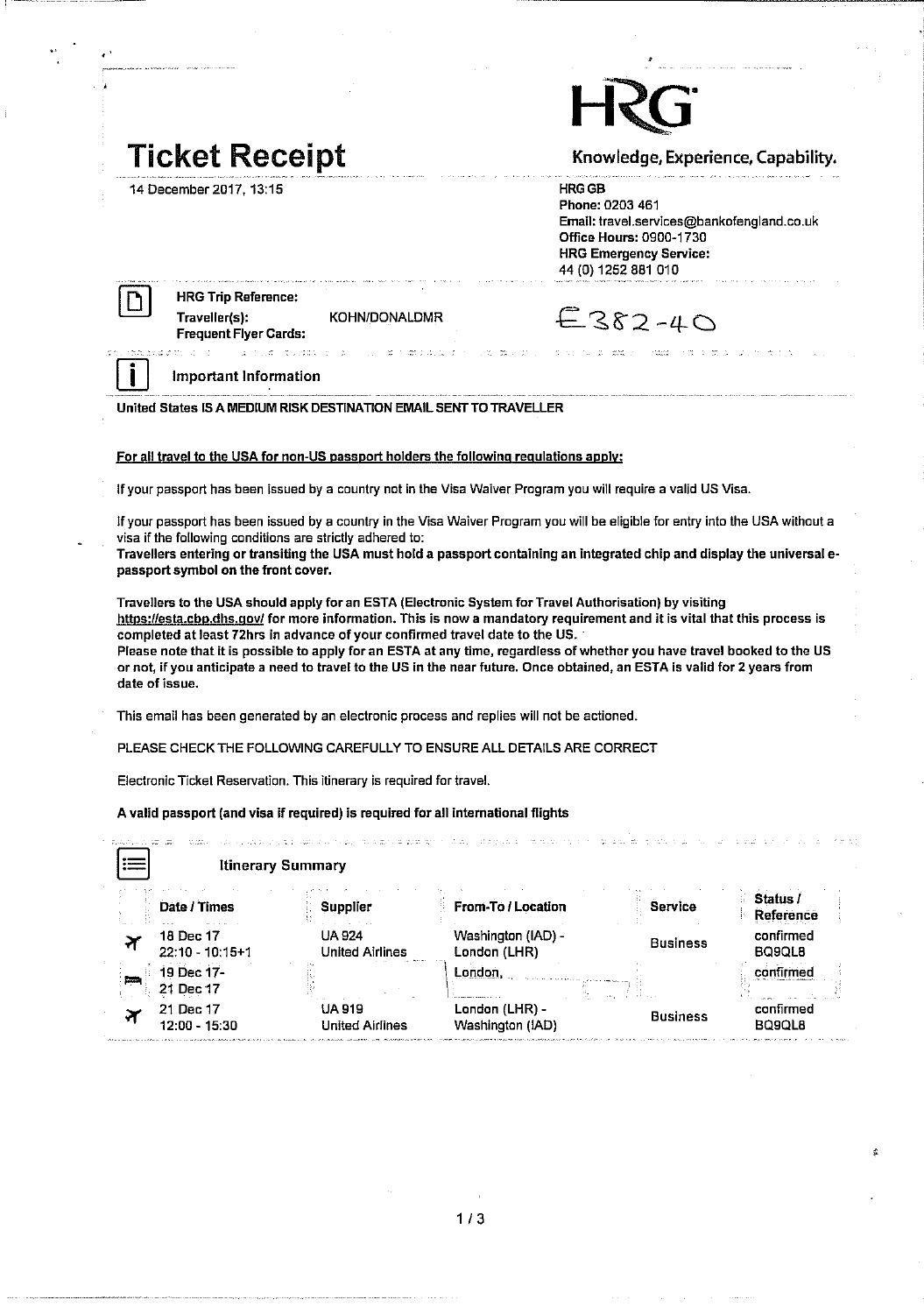| <b>UA 924</b><br><b>United Airlines</b> | <b>Washington (IAD)</b>                            |                | London (LHR)                                       |                |
|-----------------------------------------|----------------------------------------------------|----------------|----------------------------------------------------|----------------|
|                                         | <b>Dulles Intl, United States</b>                  |                | Heathrow, Terminal 2, United Kingdom               |                |
| 18 Dec 17                               | Departure:                                         | 22:10          | Arrival:                                           | $10:15+1$      |
|                                         | Reference:                                         | <b>BQ9QL8</b>  | Duration:                                          | 7h 5min        |
|                                         | Class:                                             | Business (D)   | Equipment:                                         | Boeing 787-800 |
|                                         | Seat:                                              | 01B            | Free Baggage:                                      | 2 piece(s)     |
|                                         | Meal:                                              | Dinner-        |                                                    |                |
|                                         |                                                    |                |                                                    |                |
| $\vert \cdot \vert$                     | ITEM/29621550                                      |                |                                                    |                |
|                                         |                                                    |                |                                                    |                |
| 圖                                       | Tuesday, 19 December 2017                          |                |                                                    |                |
|                                         |                                                    |                |                                                    |                |
|                                         |                                                    |                |                                                    |                |
|                                         | Check-in:                                          | 19 Dec 17      | Check-out:                                         | 21 Dec 17      |
|                                         | Reference:                                         |                | Phone:                                             |                |
|                                         | <b>Total Rate:</b>                                 | GBP 382.40     |                                                    |                |
|                                         | Local taxes for hotel may apply                    |                |                                                    |                |
|                                         |                                                    |                |                                                    |                |
| Z                                       | Thursday, 21 December 2017                         |                |                                                    |                |
|                                         |                                                    |                |                                                    |                |
| <b>UA 919</b>                           | London (LHR)                                       |                | <b>Washington (IAD)</b>                            |                |
| <b>United Airlines</b>                  | Heathrow, Terminal 2, United Kingdom               |                | <b>Dulles Intl, United States</b>                  |                |
| 21 Dec 17                               | Departure:                                         | 12:00          | Arrival:                                           | 15:30          |
|                                         | Reference:                                         | BQ9QL8         | Duration:                                          | 8h 30min       |
|                                         | Class:                                             | Business (C)   | Equipment:                                         | Boeing 787-800 |
|                                         | Seat:                                              | 01B            | Free Baggage:                                      | 2 piece(s)     |
|                                         | Meal:                                              | Lunch          |                                                    |                |
|                                         |                                                    |                |                                                    |                |
|                                         | ITEM/29621551                                      |                |                                                    |                |
|                                         |                                                    |                |                                                    |                |
|                                         |                                                    |                |                                                    |                |
|                                         | <b>E-Ticket Information</b>                        |                |                                                    |                |
|                                         | Ticket Number: 0165942467816 - Name: KOHN/DONALDMR |                |                                                    |                |
|                                         | Route:                                             |                | IAD (UA924/18Dec) - LHR (UA919/21Dec) - IAD        |                |
|                                         | Fare:                                              | GBP 6665.00    |                                                    |                |
|                                         | Total:                                             | GBP 7616.97    |                                                    |                |
|                                         |                                                    |                |                                                    |                |
|                                         | <b>Issued by:</b>                                  | 91284480       |                                                    |                |
|                                         | <b>Ticket Issuance:</b>                            | 08 Dec 2017    |                                                    |                |
|                                         | <b>Payment:</b>                                    | Credit         |                                                    |                |
|                                         |                                                    |                |                                                    |                |
|                                         |                                                    |                |                                                    |                |
|                                         | <b>Fare Conditions</b>                             |                |                                                    |                |
|                                         | <b>Cancellation before Departure:</b>              | 400USD.        |                                                    |                |
|                                         | <b>Cancellation after Departure:</b>               | 400USD         |                                                    |                |
|                                         | <b>Changes before Departure:</b>                   |                | 500USD (IAD-LHR) + possible upgrade to next higher |                |
|                                         |                                                    | available fare |                                                    |                |
|                                         |                                                    | available fare | 500USD (LHR-IAD) + possible upgrade to next higher |                |
|                                         | <b>Changes after Departure:</b>                    |                |                                                    |                |
|                                         |                                                    | available fare | 500USD (IAD-LHR) + possible upgrade to next higher |                |
|                                         |                                                    | available fare | 500USD (LHR-IAD) + possible upgrade to next higher |                |

**2 / 3**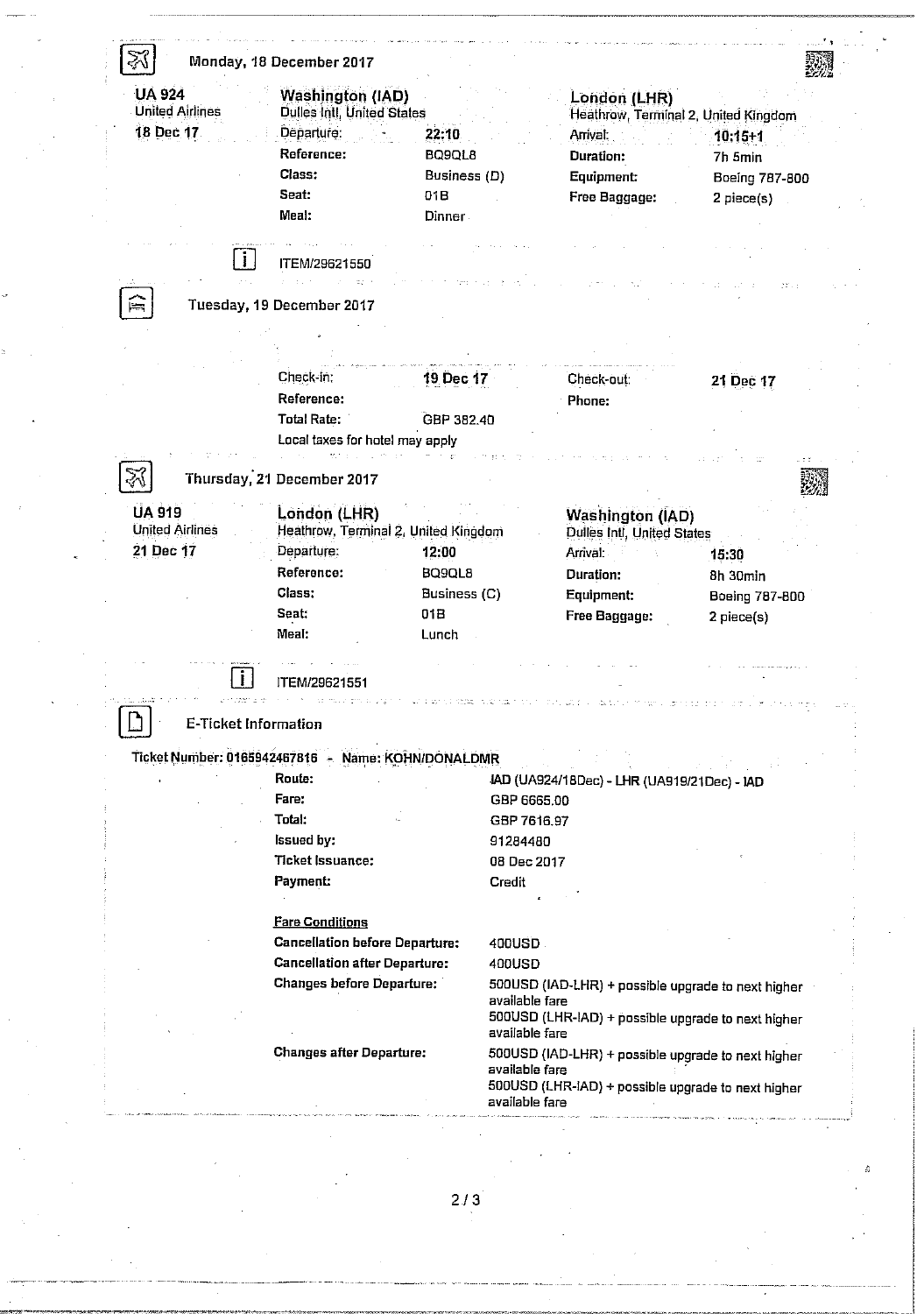#### **fig\* I References**

**KOHN/DONALDMR KOHN/DONALDMR** 

### **Budget Centre: Employee Number:**

**Reason For Travel: Tl** 

**Other Important Information** 

**Complying with the duty to verify a booking confirmation** 

**Please check all the infonnation contained in this booking confirmation carefully. You are required to notify us of any mistakes it contains immediately and no later than on the date the booking is made. If we do not receive notification until after the booking date it may no longer be possible to make any corrections or changes etc. for the same price and/or the same dates and/or the same routes.** 

**Please note the following points:** 

**1. It is essential that the names ofthe travelier(s) on the travel documents match the names tn the passports/identity cards they are carrying.** 

**2. The travel schedule and confirmed prices are in accordance with those applicable at the time the confirmation is sent..However, please bear in mind that the service providers (airlines, hotels etc.) expressly reserve the right to make changes to the prices, currency exchange rates and flight schedules at any time.** 

**3. All of the prices quoted are only valid at the time a booking is made.** 

**4. Like other travel agencies and airlines, HRG Is required by law to provide customs and Immigration authorities with the flight and booking details of all passengers.** 

**5. The terms and conditions of the service provider concerned for travel, rebooking and cancellation, and the limitation on liability of the IATA which are accessible at www.iatatravelcentre.com/tickets apply at all times.** 

**6. Flights must be cancelled prior to the specified check-in time since the airlines will not, as a rule, guarantee reimbursement for "no-shows".** 

Please note that some airlines insist that flight coupons are used in the order they were **booked. Boarding a flight late or missing a flight completely for example can lead to**  cancellation of the entire reservation and/or cause the airlines to impose an additional charge **at the standard rate.** 

**Check-in** 

**Check In times may vary depending on your itinerary and airline - please check with the airlines to confirm check-in times. Airlines will not allow passengers to board flights after the specified check-in times. HRG recommends you use the online check-in service where possible to save time, For some airlines fees may apply when using their airport check in counters instead of self service machines or online check-in.** 

**Baggage Conditions** 

Some airlines impose additional charges for carrying baggage - please check with your airline to confirm your entitlement.

**Out of hours emergency contact number +44 1252 B81010.** 

**For any query within office hours please contact your normal servicing branch** 

**UK domestic travel requires photo ID.** 

International travel requires a passport with a validity of six months.

**Travel to the US requires a machine readable passport**  include sectors to or in the US regardless of where the journey started. **include sectors to or in the US regardless of where the journey started.**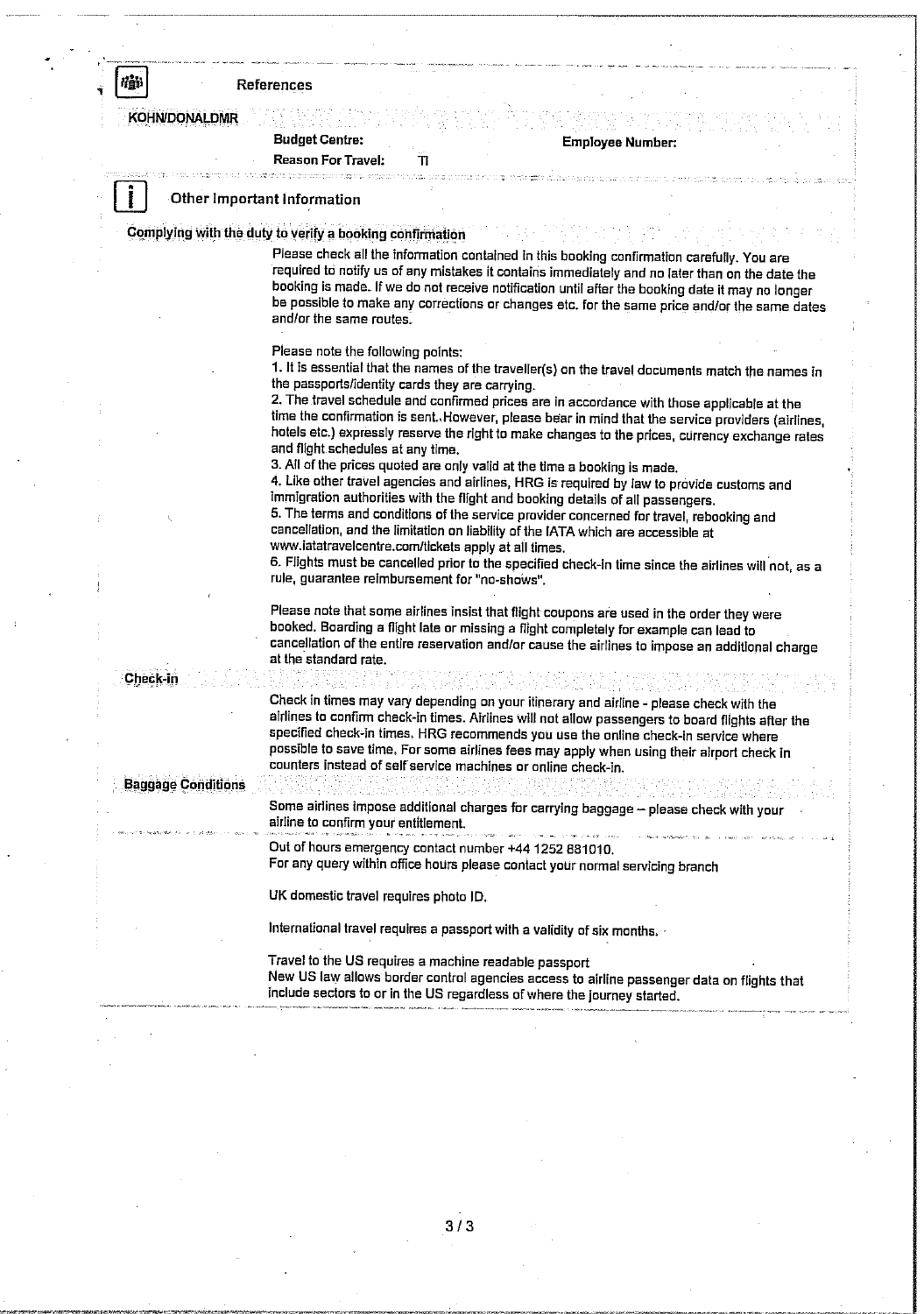# **PIOTES**

**Opened by Pnnted by** 

**20-Dee-17 20:23** 

## **Table 1.01**

**1 Caver Bifl Number 61102** 

| Highgate Negroni               | 11.00  |
|--------------------------------|--------|
| Lrg Gls Albanno                | 13,50  |
| Ravioli                        | 1000   |
| Brandade                       | 11.00  |
| Venison                        | 14.00  |
| <b>Subtotal</b>                | 59.50  |
| Discretionary Service @ 12.50% | 7.44   |
| Total                          | £66.94 |
| GBP                            | £66.94 |

**Thank you for visiting Picture VAT no.161107253** 

**Our sister restaurant Picture MaryJebone is now open** 

|                                       | <b>PICTURE RESTAURANT</b><br>110 GREAT PORTLAND ST<br>LONDON |
|---------------------------------------|--------------------------------------------------------------|
|                                       | №1₩ 6РО                                                      |
| <b>AEFORM IN</b>                      |                                                              |
| TEPHAL 10:                            |                                                              |
| <b>BME: 2012/2017</b>                 | ne.<br>$\mathbb{C}^n$ is                                     |
| B. G.                                 | WITH                                                         |
| эр.,                                  | 动耳机器                                                         |
| VI SACREDI I                          | SILE                                                         |
| -10                                   |                                                              |
| ministra                              | . ICC                                                        |
| <b>SALE AMOUNT</b>                    | £50.00                                                       |
|                                       | <b>VERIFIED BY PIN</b>                                       |
| I agree to pay the above final amount | According to the cardinarchanic remain                       |

**ijrect-cfit** 

**CUSTOMER** copy